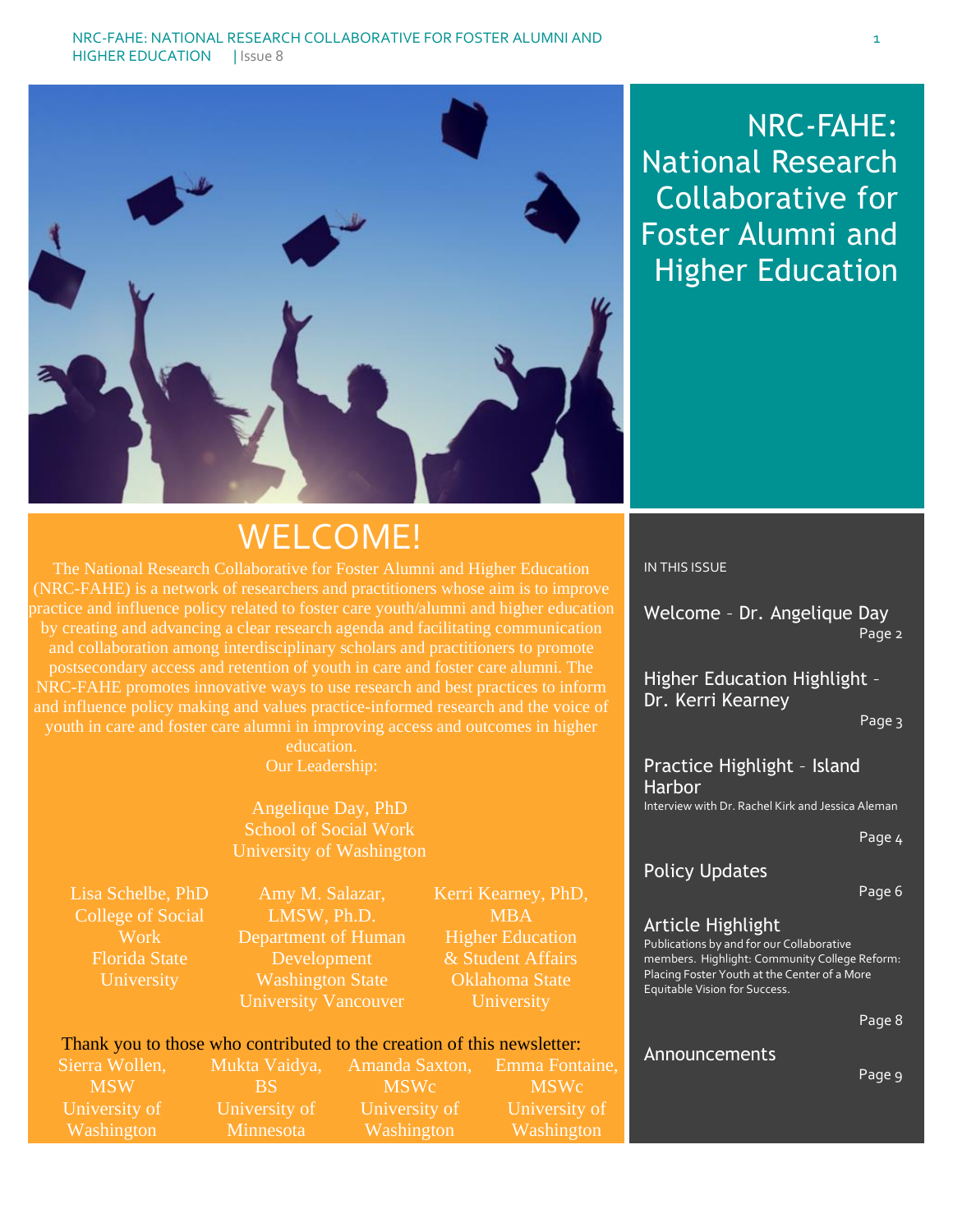# Welcome and Introduction

I am proud to share the 8th issue of the National Research Collaborative for Foster Alumni and Higher Education newsletter with you.

Much has happened in the federal policy space over the December 2020 holiday Season. Specifically, the passage of the **[Supporting](https://www.congress.gov/bill/116th-congress/house-bill/7947/text?q=%7B%22search%22%3A%5B%22foster+youth%22%5D%7D&r=13&s=4)  [Foster Youth and Families through](https://www.congress.gov/bill/116th-congress/house-bill/7947/text?q=%7B%22search%22%3A%5B%22foster+youth%22%5D%7D&r=13&s=4)  [the Pandemic Act \(H.R.7947\)](https://www.congress.gov/bill/116th-congress/house-bill/7947/text?q=%7B%22search%22%3A%5B%22foster+youth%22%5D%7D&r=13&s=4) through the larger Consolidated Appropriations Act of 2021 (H.R. 133).** A detailed description of this critical piece of legislation and how it impacts college going foster youth can be found on page six of this

newsletter. Also, in this issue Dr. Kerri Kearney shares the importance of coming together with colleagues with varying expertise, training, and perspectives while navigating this time of crisis and uncertainty. We are also highlighting the great work of Island Harbor, a campus-based supervised independent living program operating out of Texas A & M's Corpus Christi campus, and the recent publication of Dr. Lauren Ford, who directs Strategic Initiatives and Planning for San Mateo County Community College District. Dr. Ford's qualitative article is entitled "Community College Reform: Placing Foster Youth at the Center of a More Equitable Vision for Success."

Also featured in this newsletter is a host of upcoming conferences and webinars scheduled in 2021 where you will have the opportunity to apprised of the latest policy and practices in the foster care and higher education field. Finally, in the announcements section of this newsletter is information on how you can access an exciting new book recently published by our very own

Dr. Nathanael J. Okpych, Assistant Professor, University of Connecticut!

As a reminder, our speakers program is organized by Dr. Amy Salazar. We are actively looking for new speakers to volunteer to share your important research on future webinars. Please contact Dr. Salazar if you are interested in presenting at [amy.salazar@wsu.edu.](mailto:amy.salazar@wsu.edu) Information about past and future webinars can be found on our website at [\(https://www.nrc](https://www.nrc-fahe.org/archive-webinars)[fahe.org/archive-webinars\)](https://www.nrc-fahe.org/archive-webinars).

#### ANGELIQUE DAY, Ph.D.



Angelique Day, PhD, MSW, is an Associate Professor in the School of Social Work at the University of Washington-Seattle. Much of her research focuses on foster care youth, including examining the differences in college retention rates between foster care y0outh and other low-income first-generation college students, and examining "youth voice" and its impact on child welfare, education and health policy reform. Dr. Day leads the Policy Review team for the NRC-FAHE. Questions about the policy section of this newsletter can be directed to her.

[dayangel@uw.edu](mailto:dayangel@uw.edu)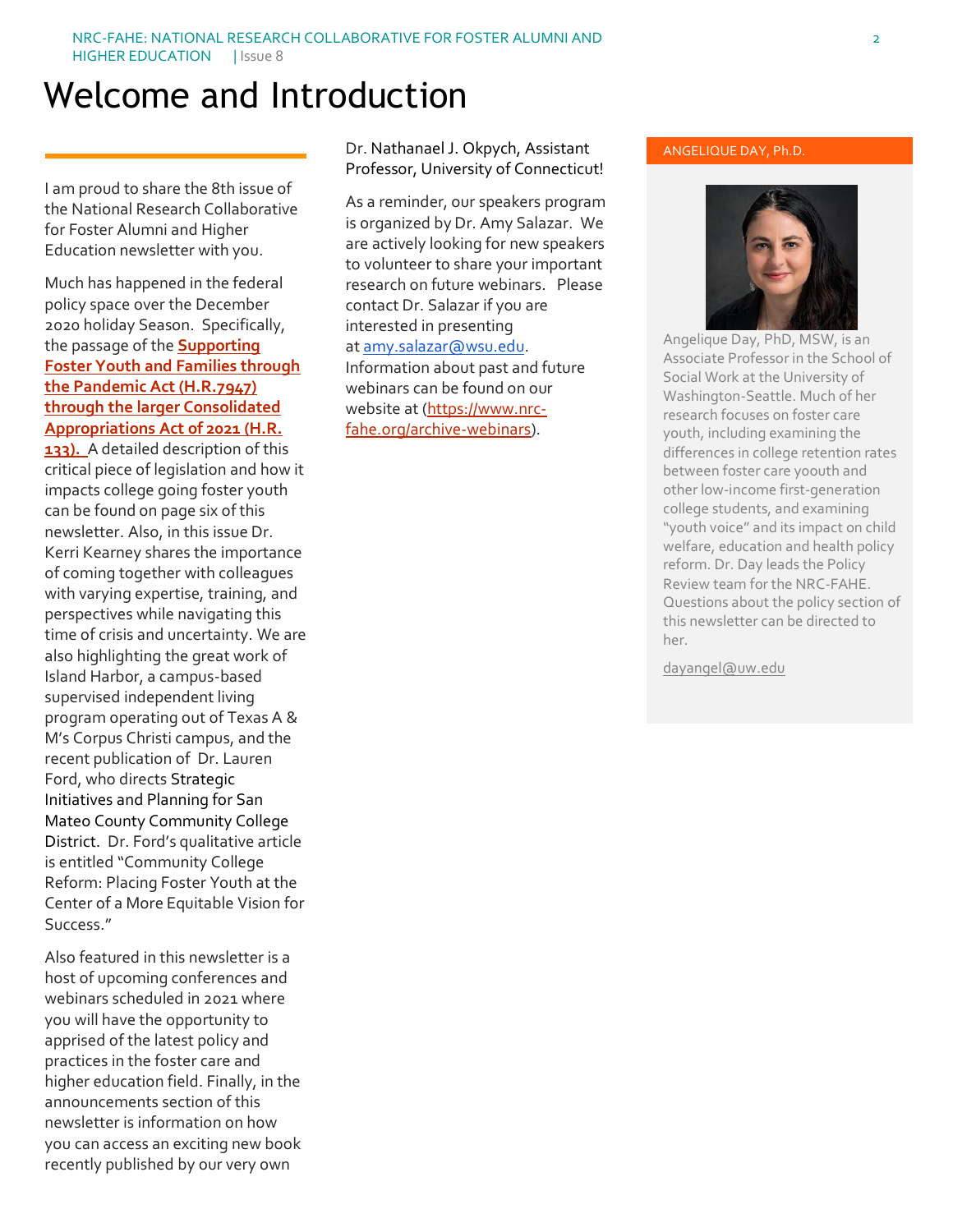# Higher Education Column

#### KERRI KEARNEY, PHD.



Kerri Kearney, M.B.A., Ed.D., is an associate professor in Higher Education & Student Affairs. Through her work, she prepares individuals to lead at institutions of higher education or function in related research or policy roles. She teaches and advises students almost exclusively at the doctoral level. Her research, teaching, and service agendas focus on the broad areas of other mothering issues (fostering and adoption) with an emphasis on college students who are alumni of foster care, the role of emotions in human transition, issues related to organizational behavior, and visual or arts-based methodologies in qualitative research.

As I approached this particular column amid the one-year "anniversary" date of the discovery of COVID-19, I stopped to reflect on the past year's major events and found myself *still* amazed by the sheer number of issues we have been faced with. And yet I am still writing this column. And here you are still reading it! And we are all still moving forward with our focus on the continuing success of students with experience in foster care and related social justice issues.

Like many industries, events of the past year threw higher education into a type of flux. And, as I mentioned in my last column, times of crisis management tend to drive organizations toward concerns for the basics: logistics, dollars, survival. One thing I didn't mention, however, is that stress, crisis, and related fatigue may also cause *individuals* to withdraw into themselves. Mass individual withdrawal quiets our collective voices and may damage burgeoning relationships that would move us toward shared goals. An

ongoing storm can cause even the best and brightest of us to lose our bearings.

I am an organizational behaviorist and a higher education practitioner and researcher. So the question I posed to myself is: How do we stimulate positive change in higher education for students with foster care experience when we are in such uncertain times?

I generated a list of to do items. When I compared it to lists created prior to the last year's crises, I still came to the same overarching conclusion. We effect change for foster alumni in higher education by humbly coming together in spite of differing disciplines, training, and perspectives. I'd like to consider what "togetherness" might mean for those of us concerned with individuals whose journeys included foster care.

My humble suggestions/reminders:

- 1. Organizations are made up of people. When considering organizational change, all the strategy and process in the world can't combat the common will of the people. Relationships are everything.
- 2. Policies, organizational rules, and forms were written (and supported) by someone(s) at some point. They get changed in the same way.
- 3. There is currently a very significant focus on human rights and social justice. Now is the time to research, write, podcast, speak, educate, coach, and encourage decision makers. But, first(!), imagine how powerful the message becomes if you are in collaboration with others with expertise in other areas. Huh? The "experts" actually agree? Now **that's** a powerful message.
- 4. Consider that there is something for you to *learn* (not just to accommodate or critique) from those other "experts." Yes, both the person with the lived journey and the person without it have unique strengths to contribute. Yes, practitioners have a wealth of knowledge and experience that strengthens researchers, and vice versa. Our shared concerns are not about winning.

From the above, I also posed the following questions to myself:

- 1. Who have I dropped the ball with? For me, this is likely due to "time" or "load" and is in the area of building or nurturing a relationship that might grow my understanding.
- 2. Whose perspective is "bugging" me or I am still trying to figure out? I can overthink *everything* and sometimes I need to open a real conversation.
- 3. Where have I drawn a boundary that I may need to reconsider? Where do I need to create a boundary to protect my own wellbeing, fairness to others, or common goals?

As I close this column, I'd like to offer one additional consideration of togetherness and effecting organizational change in higher education. Given that elevated organizational concerns during crisis tend toward logistics and enrollment, dollars, and survival, who else should we, as a community interested in students with foster care backgrounds, be considering ties with? As many others have pointed out, individuals with experience in foster care also have many other identities and experiences. Where might we have drawn the boundaries too tightly and in ways that assume that foster care experience is the dominant factor in their journeys? Would broadening our boundaries of inquiry provide opportunities to make our voices louder? At what point would that effort dilute the focus on students with foster care experience?

The Fall 2021 National Conference for Engaged Scholarship on Foster Alumni *and other traditionally hidden college population* (virtual format) will hold space to continue the conversation. Please see the posted research [conference updates and the Call for](https://education.okstate.edu/departments-programs/sefla/risforthursday/conference.html)  [Presentation Proposals.](https://education.okstate.edu/departments-programs/sefla/risforthursday/conference.html) If you focus on any aspect of individuals with experience in foster care or other types of hidden populations on college campuses, these are your people! Please join us!!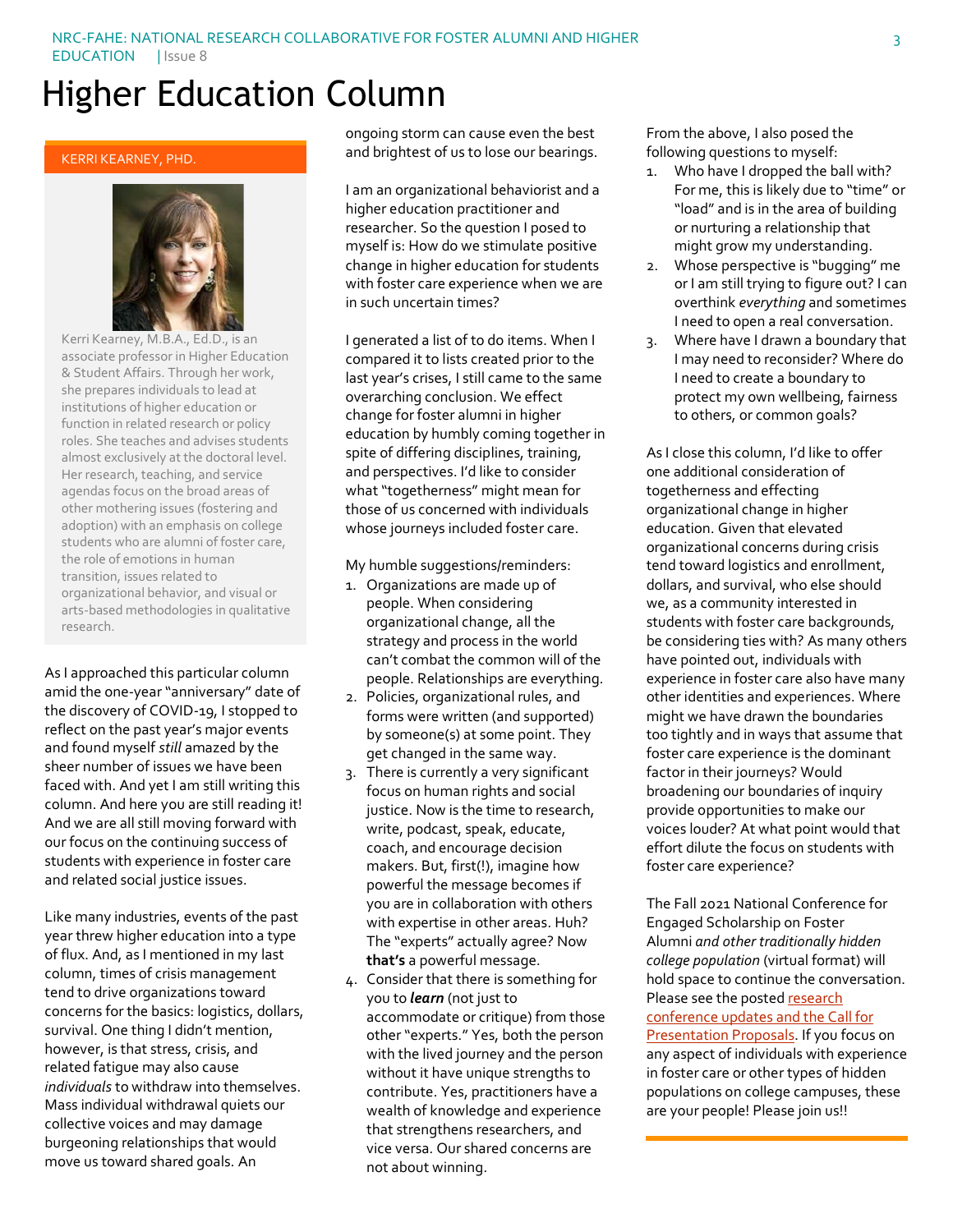# Practice Highlight – Texas A&M Corpus Christi's Island Harbor Supervised Independent Living Program

#### DR. RACHEL KIRK & JESSICA ALEMAN



Dr. Rachel Kirk received her bachelor's degree in Psychology from Lenoir-Rhyne University in Hickory, North Carolina, and her Ph.D. in Educational Psychology from Texas A&M University, College Station, Texas. After receiving her Ph.D., she worked as a licensed mental health counselor and manager. In 2009, she was hired as an academic advisor for Texas A&M University-Corpus Christi (TAMU-CC) and in 2018 she became the Anchor Coordinator. Dr. Kirk currently serves as TAMU-CC's Anchor Program Manager, overseeing 7 different programs which include a variety of populations such as dual credit students, specially admitted students and students in foster care.



Jessica Aleman received her bachelor's degree in Psychology and Sociology from Washington and Jefferson College in Washington, PA and her master's degree in Social Work from California University of Pennsylvania in California, PA. In 2013, she became a licensed clinical social worker. In July 2019, Jessica moved to Corpus Christi, TX and that September she began working at Texas A&M University – Corpus Christi as the Foster Care Liaison and Program Specialist for Island Harbor, the campus based Supervised Independent Living Program.

*Can you give us some background on your program and how it started?*

**Rachel:** The program started several years ago when some colleagues mentioned they knew of a federally funded program called Supervised Independent Living (SIL), but it had never been done on a college campus. I was pretty sure that we could make it work on our campus, so I started doing research and putting together a proposal. I talked to the director of the SIL Program who looked at it. While he reviewed the proposal, I talked to departments on campus, all of whom were very enthusiastic about the idea.

We had buy-in from the campus community from the beginning. Our tutoring and learning center said they could assign one constant person who would be willing to work with the students. Islander Housing also got on board, which was important since some students are asked to leave their foster home immediately after they graduate high school. Dining services stepped up to take a look at what different rates could be put into place for these students. After meeting with members of the campus community, our proposal was approved!

We started the pilot program for the State of Texas with three students. We've grown since then and we currently have ten this fall and we're bringing in two more in January. We are already accepting applications for Fall 2021 and we are looking to grow.

#### *What are your roles in the program?*

**Jessica:** I provide on the ground support. I shoot students a text every week and we meet at least once a month. I'm also trying to solicit donations, reaching out to school districts to promote the program and give out information, consulting with CPS workers, etc.

**Rachel:** I'm responsible for the oversight of the entire program day to day, the policies, the procedures, the

rules, the contracts. Because I started this program, I have a more hands-on approach. The students know me and don't hesitate to contact me.

#### *What are the program's components?*

**Rachel:** Students who are funded by the state are required to attend weekly Islander navigation sessions with Jessica for the first year and monthly sessions with her from that point on until they turn 21. They also have a community mentor within that program, assigned tutors, a university counselor, and connections with other departments on campus. We also have some students who have aged out of the state funding but they're receiving funding and scholarships from our community agencies, so they're still considered part of the program.

**Jessica:** We also have different staff from the university and community come in and speak. They are introduced to an assigned mentor. Someone speaks to them about doing taxes, and the local transportation authority comes in because students can ride the city buses for free with their student ID.

#### *Which program components are the most successful?*

**Rachel:** All of the campus connections Jessica has been able to make for the students. It's also valuable to have one university counselor appointed for the students and to have that counselor offer drop-in hours so that the students don't have to make an appointment, they can just literally drop in. That is a huge barrier for these particular students. They have a negative attitude about counseling when they get here because they've been forced to do it and it hasn't worked for them. It's huge for these students to not have to go through all the red tape, and our counselor is a certified trauma counselor and is consistently available for the students.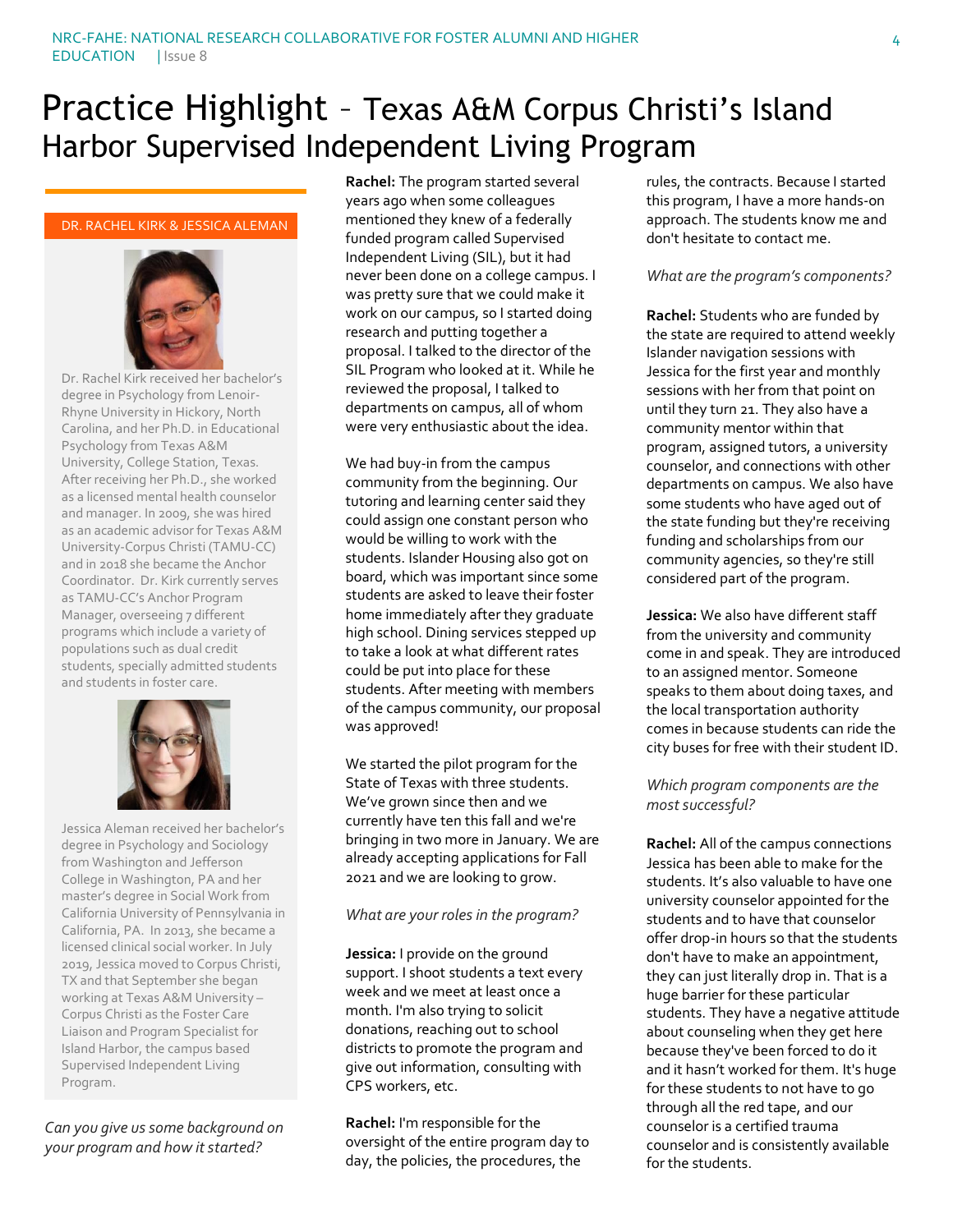It's also important to have one tutoring and learning mentor assigned to the students that is with them throughout their years so that they can develop that connection, as well as having Jessica remain as a stable presence.

**Jessica:** The peer support aspect of our program is important. When we would meet as a group for Islander navigation there were definitely groups of students that connected. We noticed that students who connected with each other seemed to do a little better their first semester.

### *What are the main sources of funding?*

**Rachel:** The major source is the state funding for the Supervised Independent Living Program. The students receive a daily rate which is \$43.56 per day. Part of the money for the daily rate goes to furnish a cell phone for the students and that is how we keep in contact with them. The SIL daily rate covers the cost of housing, food, incidentals and a cell phone.

Students don't have access to the federal funding after they turn 21. A lot of our students don't graduate before they turn 21, so we look for donations and agencies to partner with us to help us out. We have the Education and Training Voucher which students can apply for which is an additional \$5,000 per year. We want to make sure they are coming out of college with as little debt as possible because they don't have any other type of support.

Additional funding comes from donations. We reached out to local agencies and businesses and had \$12,000 donated from church members so that three of our students who were aging out of the SIL program could continue their degree. We've had faculty and staff members donate gift cards and supplies. The Foster Angels of South Texas donated gift cards, car insurance, laptops, bus tickets, etc. over the last several years, but now they're experiencing a funding shortage.

#### *What impact has your program had?*

**Jessica:** A lot of students have said they wouldn't be at college without this program. One student tried to delay graduation so they could stay in the program - we had to tell them, the whole point of you being here is to get your degree!

**Rachel:** One student was here working on her degree before the program existed and she couldn't afford to come back to school. She ended up in my office with her caseworker trying to figure out how to make it financially. She and I started talking about the program and we were able to work out how to bring her back into care so that she could utilize the program. She should be graduating with her degree in the summer. I am so proud that she's been able to come back to school, pay off all of her debts, and get her degree.

Another student feels that because of his health and his background, he's not sure whether he would be on the streets or in jail or dead if it weren't for the program. He truly believes that this program saved him and gave him a chance for his life.

### *What has been the impact of Covid-19?*

**Jessica:** We don't meet face-to-face anymore which is difficult. It used to be really easy to make sure I was getting those check ins done because they would pop into my office all the time. I miss seeing them! Fortunately for us their funding has not been impacted. We also got a grant of PPE, so we were able to give all our students masks and thermometers.

### *Do you have any advice for other campus-based support programs?*

**Rachel:** I believe that as people start these programs, they need to consider who they hire to work with the students on a daily basis. Anyone working with these students should have a background with trauma and working with children in care. These students are still dealing with the grief, the loss,

the trauma and it's going to show itself as they experience college.

#### *What changes to law or policy would you like to see?*

**Rachel:** Texas legislation and federal law states that the Supervised Independent Living Program does not begin until children reach their 18th birthday, instead of allowing access to services once they graduate high school. We have students who graduate when they're 17 and can't access our services until they turn 18. Students who are putting in the work to make sure that they graduate high school on time should be able to continue to succeed and go to college.

I think it's such a simple issue to change the wording so that instead of reading 18 to 21, it reads from the time they graduate from high school to the time they finish their college degree. The Texas A&M University system is joining with Education Reach in order to present our Supervised Independent Living Program model to the legislature to ask for more funding and present these concerns.

# *What goals do you have for the future?*

**Jessica:** I would like to see programs like this on all college campuses. For students to have a true college experience they should get a choice of where to go, but right now it's limited to schools that have this program.

**Rachel:** I would like to see a partnership with our local community colleges. I absolutely think the students should have a choice for where to attend college so I would love to see this on every college campus across the United States. That is why we will meet with anybody who wants to meet with us and send our resources to anybody who wants to look at them because we want college campuses to realize that this can be done.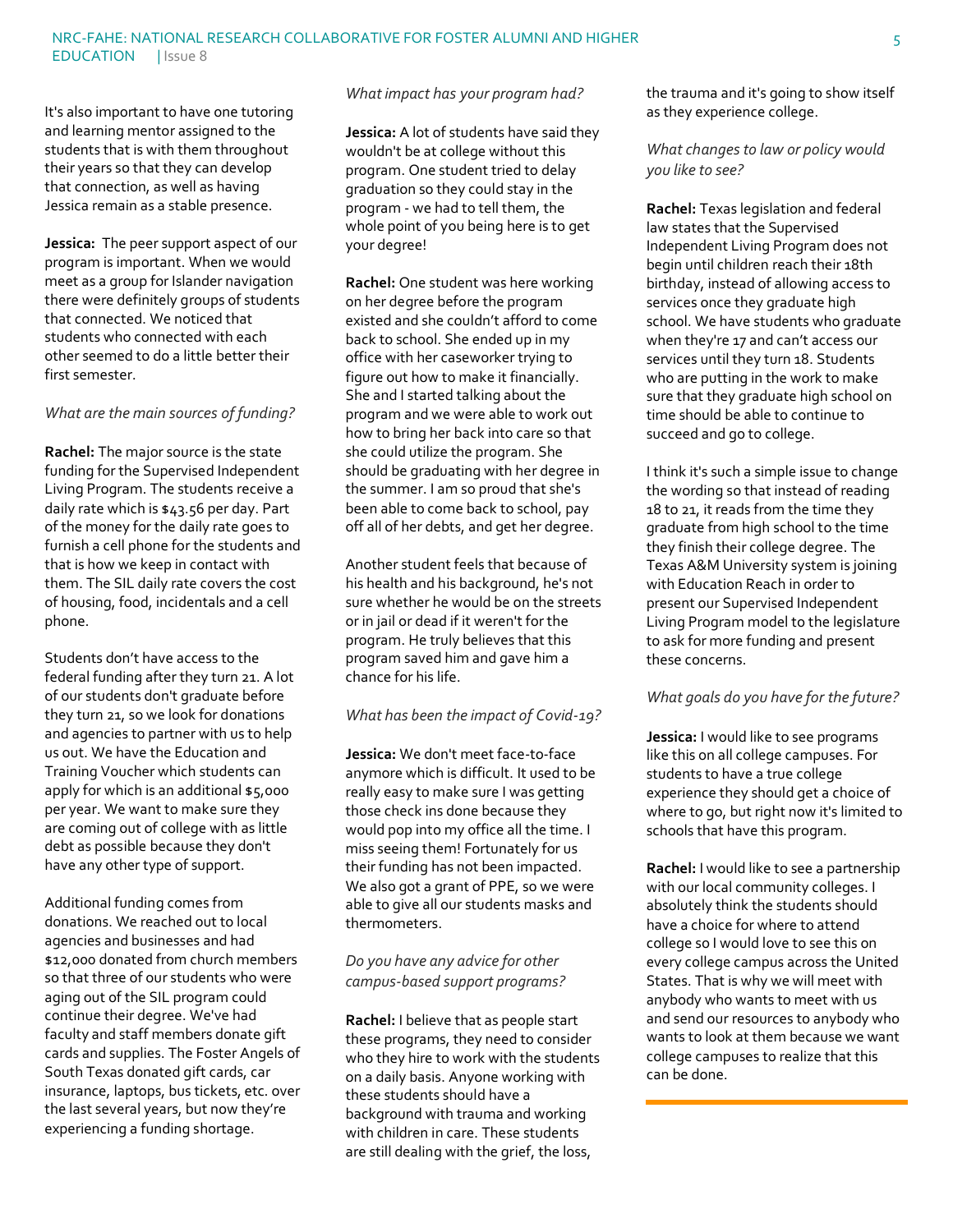# Policy Updates

Members of the  $117^{th}$  Congress were sworn in on January 3rd, 2021. All legislation from the 116<sup>th</sup> Congress that did not pass is now expired and will need to be reintroduced to both the House and Senate. Fortunately, former foster youth in higher education will enjoy many of the provisions that were part of The Consolidated Appropriations Act of 2021.

# **[The Consolidated Appropriations Act](https://rules.house.gov/sites/democrats.rules.house.gov/files/BILLS-116HR133SA-RCP-116-68.pdf)  [of 2021 \(H.R. 133\)](https://rules.house.gov/sites/democrats.rules.house.gov/files/BILLS-116HR133SA-RCP-116-68.pdf)**

The Consolidated Appropriations Act was signed into law at the end of December 2020. The act contains several notable provisions for youth who have been impacted by the child welfare system. The following sections are contained in "Division X – Support Foster Youth and Families Through the Pandemic."

# **Section 3: Continued Safe Operation of Child Welfare Programs and Support for Older Foster Youth**

This section includes the **[Supporting](https://www.congress.gov/bill/116th-congress/house-bill/7947/text?q=%7B%22search%22%3A%5B%22foster+youth%22%5D%7D&r=13&s=4)  [Foster Youth and Families through the](https://www.congress.gov/bill/116th-congress/house-bill/7947/text?q=%7B%22search%22%3A%5B%22foster+youth%22%5D%7D&r=13&s=4)  [Pandemic Act \(H.R.7947\)](https://www.congress.gov/bill/116th-congress/house-bill/7947/text?q=%7B%22search%22%3A%5B%22foster+youth%22%5D%7D&r=13&s=4).** Several provisions in H.R. 7947 support former foster youth in higher education programs. It provides for an additional \$50 million dollars for Education and Training Voucher (ETV) programs and raises the yearly award amount from \$5,000 to \$12,000 per student until September  $30^{th}$ , 2022. The federal government will provide a 100% match for Chafee and ETV appropriations during the pandemic. There is also more flexibility in what ETV can be used for, and youth no longer have to maintain satisfactory academic progress to continue receiving the award. Additionally, if youth are unable to enroll in postsecondary education due to COVID-19, they may still be eligible for ETV funding. The age limit for ETV funding was raised to 27 through October  $1<sup>st</sup>$ , 2021.

This section also waives limitations on the amount of funds allowed for housing assistance. States can now use more than 30% of Federal allotment for room and board payments. The act also expands eligibility for room and board payments to all former foster youth aged 18 and older who have experienced foster care after age 14, even if they did not age out of care. These eligibility requirements apply until September  $30^{th}$ , 2021.

Section 3 also appropriates up to \$500,000 to states to implementing driving and transportation programs for foster youth. Funds may be used for youth over age 15 to pay for licenses, insurance costs, and assistance purchasing a vehicle. Funds cannot exceed \$4000 per youth, per year. This section may be beneficial for youth who need transportation assistance and are unable to use their ETV or other financial aid funding to do so.

# **Section 4: Preventing Aging Out of Foster Care During the Pandemic**

In addition, if a foster youth ages out of care during the pandemic, H.R.7947 stipulates they cannot be required to leave foster care simply due to their age, nor can they be denied voluntary reentry into care. Youth must be notified of the option to return to care if they aged out during 2020-2021 and will continue to be eligible for foster care payments. This provision extends to September  $30^{th}$ , 2021.

Other sections of the Consolidated Appropriations Act will also impact current and former foster youth and higher education students.

# **Section 103: Fostering Stable Housing Opportunities**

Another provision in the appropriations bill will assist youth aging out of the foster care system. Public housing agencies that provide timely assistance to eligible youth, including those who aged out of foster care, are eligible for assistance through this provision. If a youth is complying with certain housing programs, they can have housing assistance extended for up to 24 months.

## **Section 479A: Discretion of Student Financial Aid Administrators**

This provision gives financial aid administrators discretion to adjust cost of attendance, values used to calculate student financial aid need, and values used to calculate Pell grant award amounts. Administrators can do so on a case-by-case basis and with adequate documentation as to why the change is needed. No additional fee will be charged for students who request these reviews.

# **Section 479D: Special Rules for Independent Students**

This provision increases the maximum Pell grant award to \$6,495 (previously \$6,345). Additionally, the provision allows incarcerated students to receive Pell grants, greatly simplifies the FAFSA form, and forgives \$1.3 billion in loans made to historically Black colleges and universities (HBCUs).

# **The Workforce Innovation and Opportunity Act (QIOA) and the National Apprenticeship Act**

This provision provides around \$96.5 million to Youth Build activities, which provide work, training, and counseling opportunities for youth between ages 16-24, including youth who aged out of the foster care system or left foster care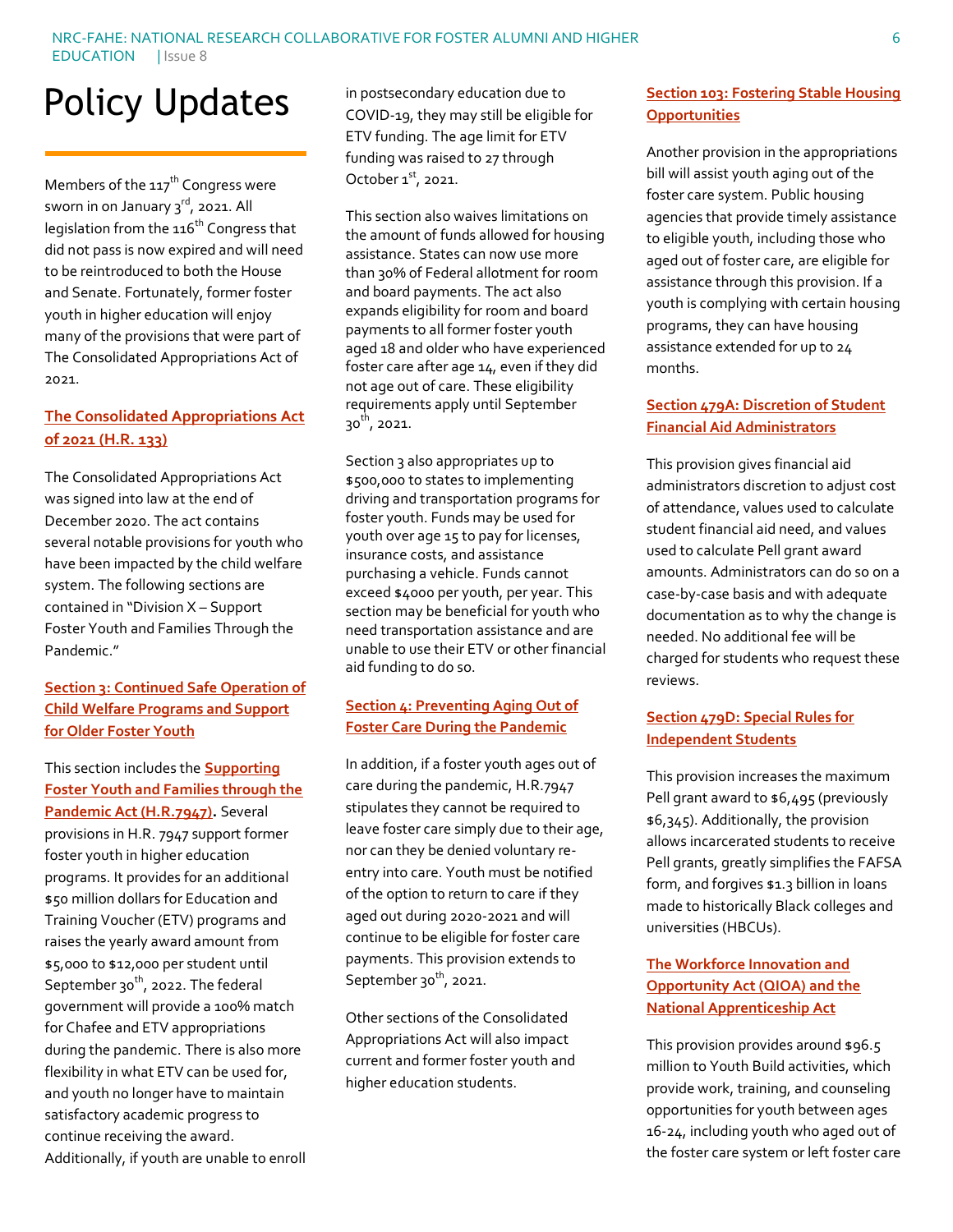for kinship guardianship or adoption after age 16.

# **November 10th, 2020 Supreme Court hearing on the Affordable Care Act (ACA)**

As of yet, a ruling has not been made official on the court case, but some are hopeful that most of the ACA will [remain in place,](https://www.aamc.org/news-insights/s-enough-supreme-court-appears-poised-resolve-validity-aca-and-move) even if the individual mandate is repealed.

Currently, the ACA mandates Medicaid coverage *until age 26* for young adults who have aged out of the foster care system. Repealing the ACA could do away with this mandate, especially if there is not replacement policy in place.

**The Issue: Foster youth alumni have significantly higher rates o[f mental](https://www.casey.org/media/AlumniStudies_NW_Report_FR.pdf)  [health disorders,](https://www.casey.org/media/AlumniStudies_NW_Report_FR.pdf) mor[e economic](https://www.casey.org/media/AlumniStudies_NW_Report_FR.pdf)  [instability,](https://www.casey.org/media/AlumniStudies_NW_Report_FR.pdf) and higher levels of [negative physical health](https://www.ncbi.nlm.nih.gov/pmc/articles/PMC6035089/) conditions than the general population.** Studies have shown that poor physical health leads t[o lower GPA scores](https://boynton.umn.edu/sites/boynton.umn.edu/files/2017-09/HealthAcademicPerformanceReport_2007.pdf) and mental health disorders make educational attainment eve[n more difficult](https://www.sprc.org/colleges-universities/consequences#:~:text=Mental%20health%20problems%20can%20affect%20a%20student) when considering effects on things such attention and energy level.

If the entirety of the Affordable Care Act is repealed, former foster youth are at risk of losing all insurance coverage. Considering their economic instability, they are unlikely to be able to pay for insurance premiums out of pocket. Especially during the pandemic, guaranteed access to Medicaid until age 26 is critical to well-being and success in higher education

### **The State of Tuition Waivers**

Currently, 22 states have implemented statewide tuition waivers, and 8 other states have grant programs for students affected by foster care. An additional 8 states also provide a scholarship program for youth affected by foster care.

All states, the District of Columbia, and Puerto Rico utilize the Education and Training Voucher (ETV) funding provided through Chafee. Currently, states are eligible to award students up to \$12,000 per year through the ETV program, and students may receive funds for up to five years if they under the age of 27.

More details about each state's tuition waiver policy can be found at [http://depts.washington.edu/fostered/tu](http://depts.washington.edu/fostered/tuition-waivers-state) [ition-waivers-state.](http://depts.washington.edu/fostered/tuition-waivers-state)

We know that there may be legislation in your state that we have not listed here. If you know of a specific effort in your state that you would like us to mention in the next newsletter, please email Angelique Day at [dayangel@uw.edu.](mailto:dayangel@uw.edu)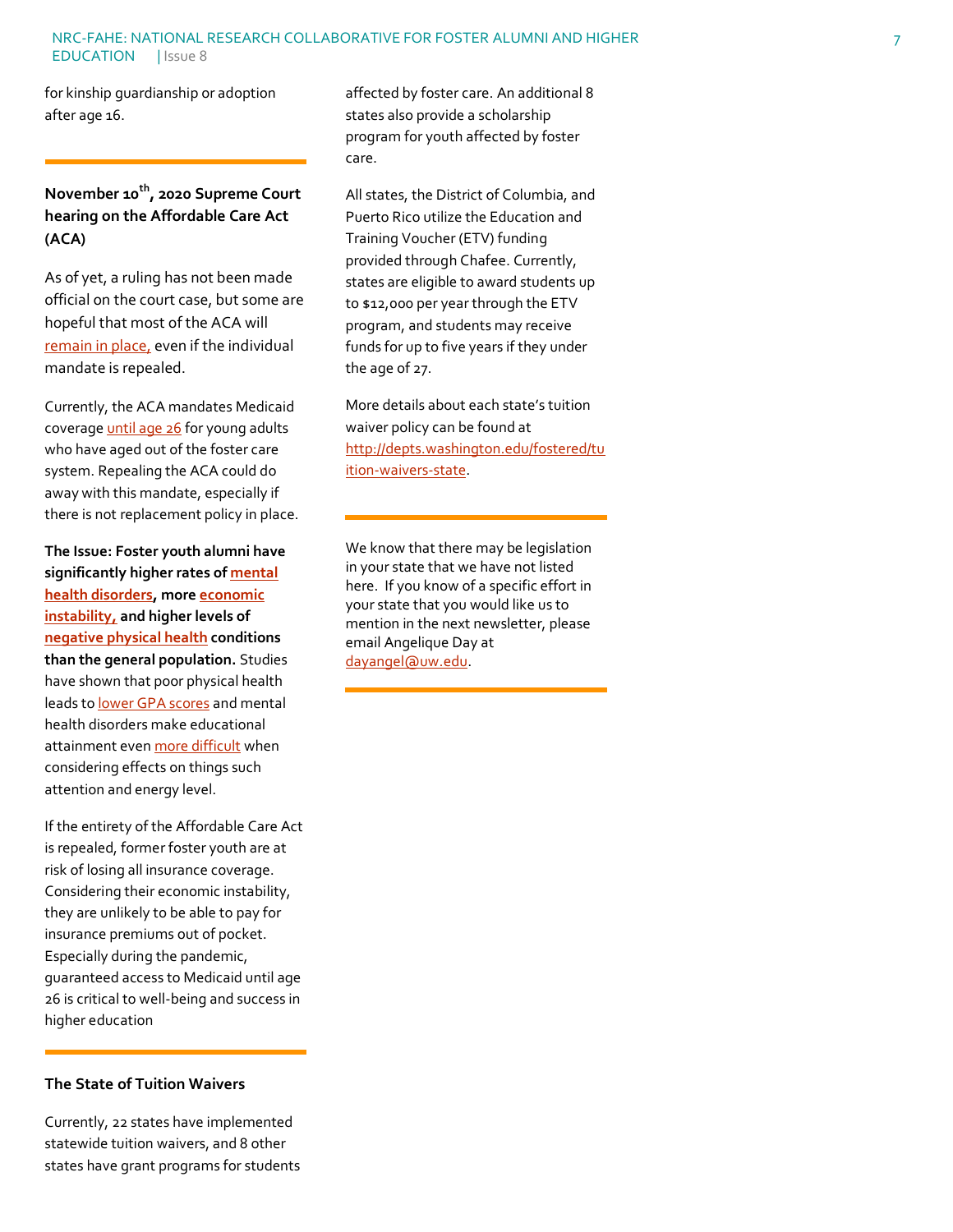# Article Highlight

In this issue we highlight an article entitled **Community College Reform: Placing Foster Youth at the Center of a More Equitable Vision for Success.** For a complete list of resources, please see the Library tab on our website.

If you would like to have your recent article highlighted, please send us an article summary in this same format to **nrc.fahe@gmail.com**.

# **About the Authors**

LAUREN FORD, EDD



Lauren Ford (she/her/hers) currently serves as the Interim Director of Strategic Initiatives and Planning in the San Mateo County Community College District where she facilitates the expansion of programs related to student educational access and completion. Ford has an extensive background addressing college access and student success in higher education and served as a Biden Foundation Higher Education Fellow in 2018-19. Ford holds a B.S. from Xavier University, MEd from USC and a doctorate from San Francisco State University's Educational Leadership program.

Ford (2020) conducted a qualitative, multi-case study focused on the implementation of the California Community Colleges Chancellor's Office (CCCCO) Vision for Success strategic plan. The Vision for Success Plan focuses on improving completion rates and closing equity gaps in California community colleges. A critical

component of this plan is the Guided Pathways (GP) framework which is used to support students from the time they are on-boarded up until graduation.

Ford's dissertation addressed two questions. First, how community college practitioners were utilizing the GP framework to address equity within reform. Second, how former foster youths' educational experiences could be used to inform recommendations for equity efforts within community college reform.

Across three California community colleges, Ford reviewed campus documents describing the implementation of Vision for Success. At these colleges, Ford interviewed campus practitioners who were involved in the implementation of the GP framework to understand how they were utilizing it to address equity in reform. Finally, Ford interviewed former foster care youth ("foster youth scholars") at the three colleges about their experiences in higher education in order to inform her understanding of how colleges were addressing equity gaps and develop recommendations for addressing equity gaps in community college reform. Deductive and inductive coding were used to analyze responses.

Responses from campus practitioners illustrated how particular nuances of student experiences can be difficult to address when developing equity interventions. For example, while each campus noted intentions to update orientation and onboarding processes, only one intended to include modules based on student identity. Other proposed interventions included providing translated materials for non-English speakers and developing student success teams. The participating colleges all addressed historical inequities in education; however, did not specify interventions for students disproportionately impacted by historical inequities.

Interviews with foster youth scholars (FYS) found that youths' motivations to attend college stemmed from both

external and internal influences such as relationships with social workers and desires to gain employment. FYS identified the Next Up/Guardian Scholars program as a valued support. Unfortunately, FYS noted a lack of community on campus and empathy from staff and faculty. FYS noted continued limitations posed by financial barriers, regardless of financial aid.

Ford formed several recommendations from her findings. For leadership specifically, Ford emphasized intentionality when creating opportunities for students. Leadership should ensure that is adapted for all types of students to better expand navigational capital. Leadership should take advantage of focus groups centering foster youth voices and other marginalized voices in order to better understand barriers they face. Additionally, leadership should increase efforts to create a welcoming community for vulnerable students and provide trauma-informed training for all members of the campus workforce.

Addressing policy makers, Ford suggested that the CCCCO should seek collaboration with the Foster Youth Success Initiative liaisons and other advocacy groups. She also suggested that legislators should revisit current state aid allocations, ensuring adjustments for situations such as living with a dependent or living alone as well as cost of living differences across the state.

Future research recommendations include continued exploration of the impact of GP as it continues to be implemented in California's community colleges. More research needs to be conducted and published on the experiences of former foster youth in community colleges.

Ford, L. N. (2020). Community College Reform: Placing Foster Youth at the Center of a More Equitable Vision for Success. ProQuest Dissertations Publishing.